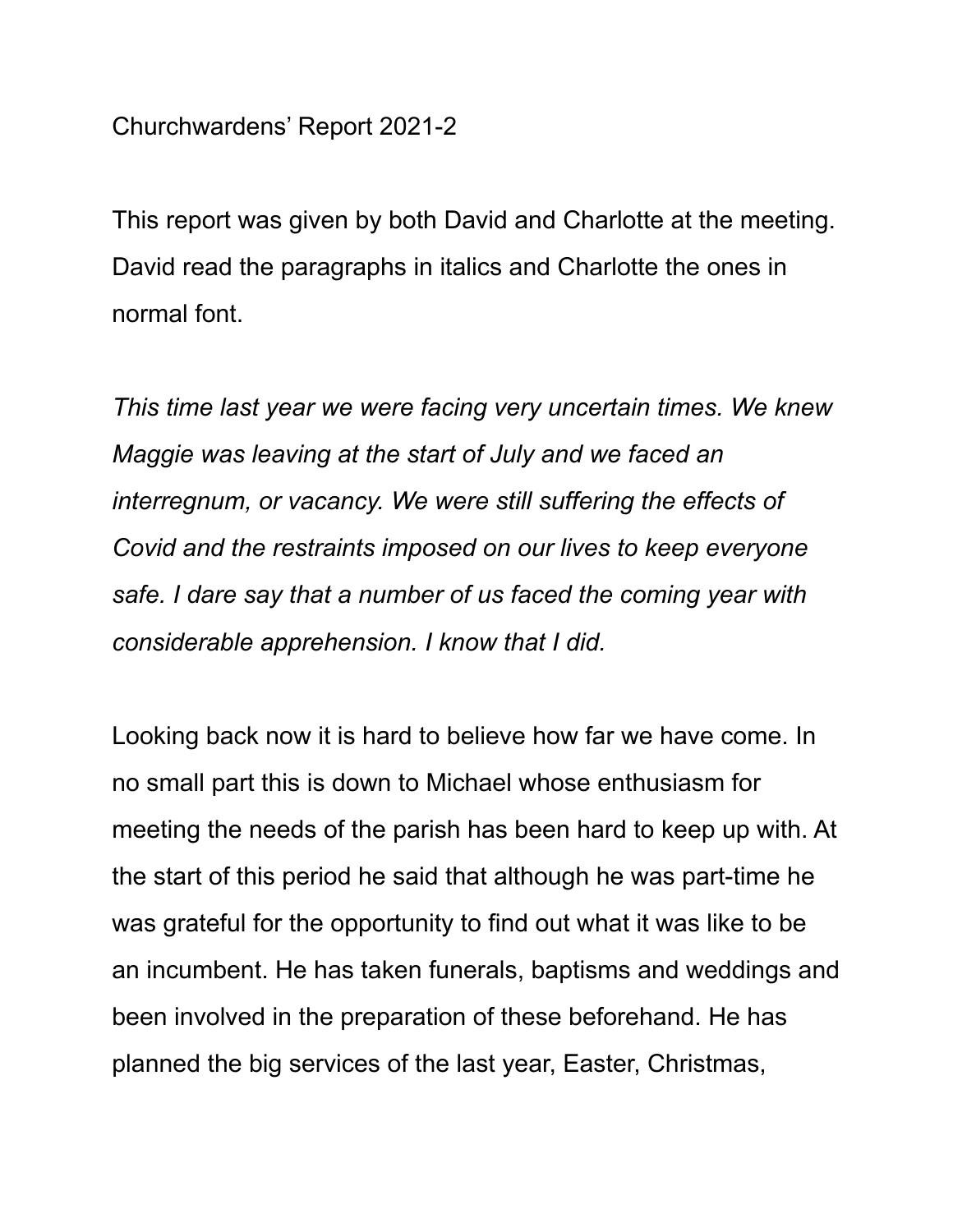Remembrance Day. He has produced new orders of service for our 10am services and on top of that he has led SMYG. Clearly he has done the job so well that he has impressed others enough to be made Rural Dean in November of last year. We are very blessed to have you Michael and thank you.

*In saying this we also need to thank the benefice clergy team who have taken some of the load and given Michael the opportunity for some down time. Ian has taken a bigger share of the services, in particular the Sunday 8ams, for which I am grateful as it is often the hardest to find clergy to preside at, and Thursdays at 10. His organising skills have been to the fore as we have planned services and worked our way through the year.*

*Lesley's faithful ministry has continued, focussed largely on Thursday Communions and Nicholls Court but we have been lucky to have her lead us on the big occasions too. Lindi, as well as being a stalwart support to Ian in the villages has also given her time and energy to Linton, sharing her wisdom and preaching at services. We have also enjoyed and benefited from a number of visiting priests who have shared generously of their*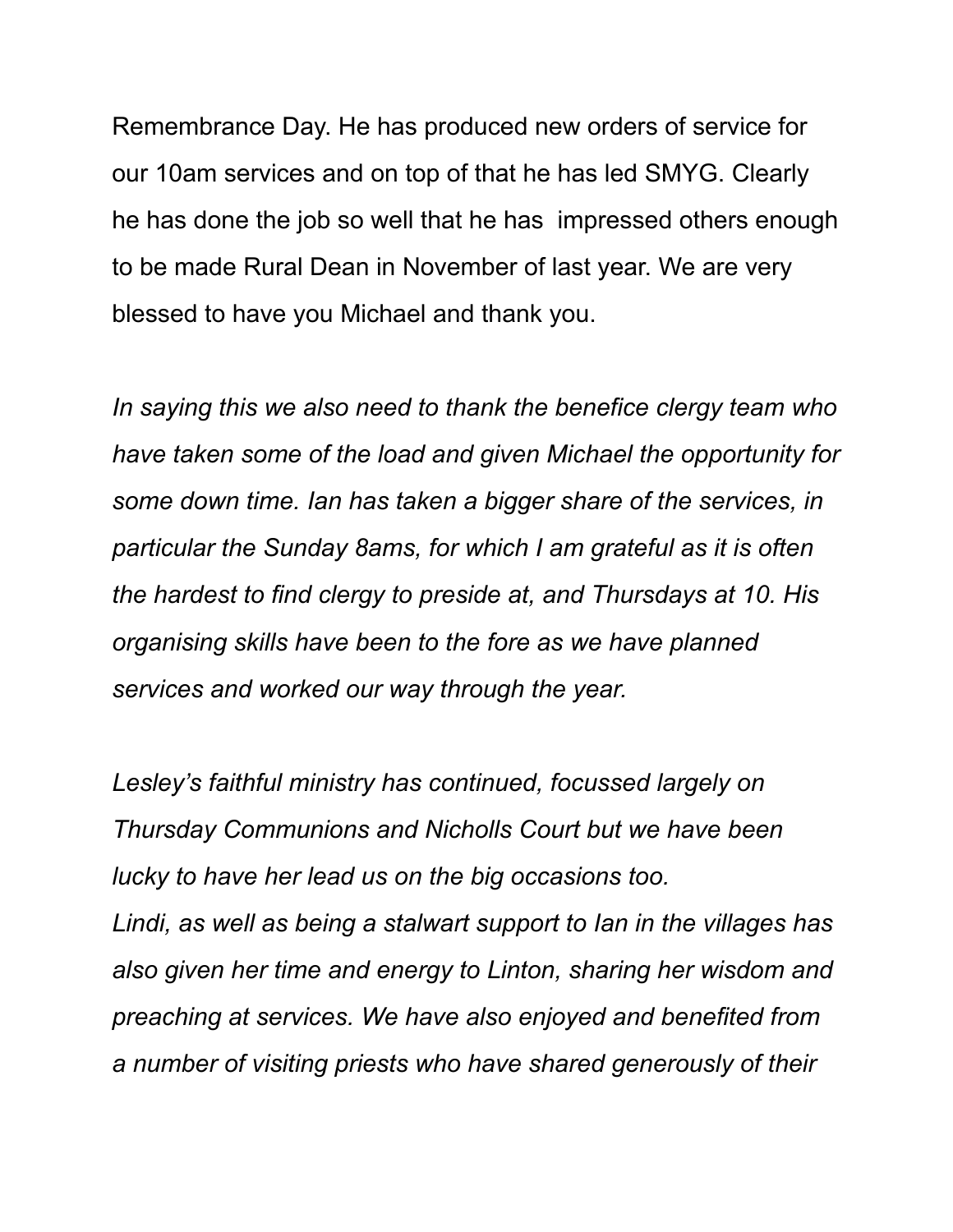*time and thinking, and in some cases not even asked for expenses. Thank you.*

Nicola's ministry has grown. She has done online services with the Infants' School all through lockdown. Their energy and enthusiasm, now that they can come back into church on Fridays, is a testimony to how important this ministry has been and how much they have enjoyed it. Thank you so much Nicola for keeping this going. Cathy has also found more opportunities for her gifts, as if being Safeguarding Officer was not demanding enough she has shared her wisdom with us in services here as well as at Bartlow and found time to display her artistry with fabric. Together Nicola and Cathy have worked hard each month to make the fourth Sunday truly a time for being Together with God. Thank you. In the last year Sarah has made Make Lunch Linton a central feature of our outward ministry and a real demonstration of care for our community. It has been no small task. Alongside this Messy Church has settled into its monthly late afternoon slot and is finding a new congregation since many had outgrown it in lockdown. Her ability to meet with and listen to young families and their parents has resulted in this lovely new children's corner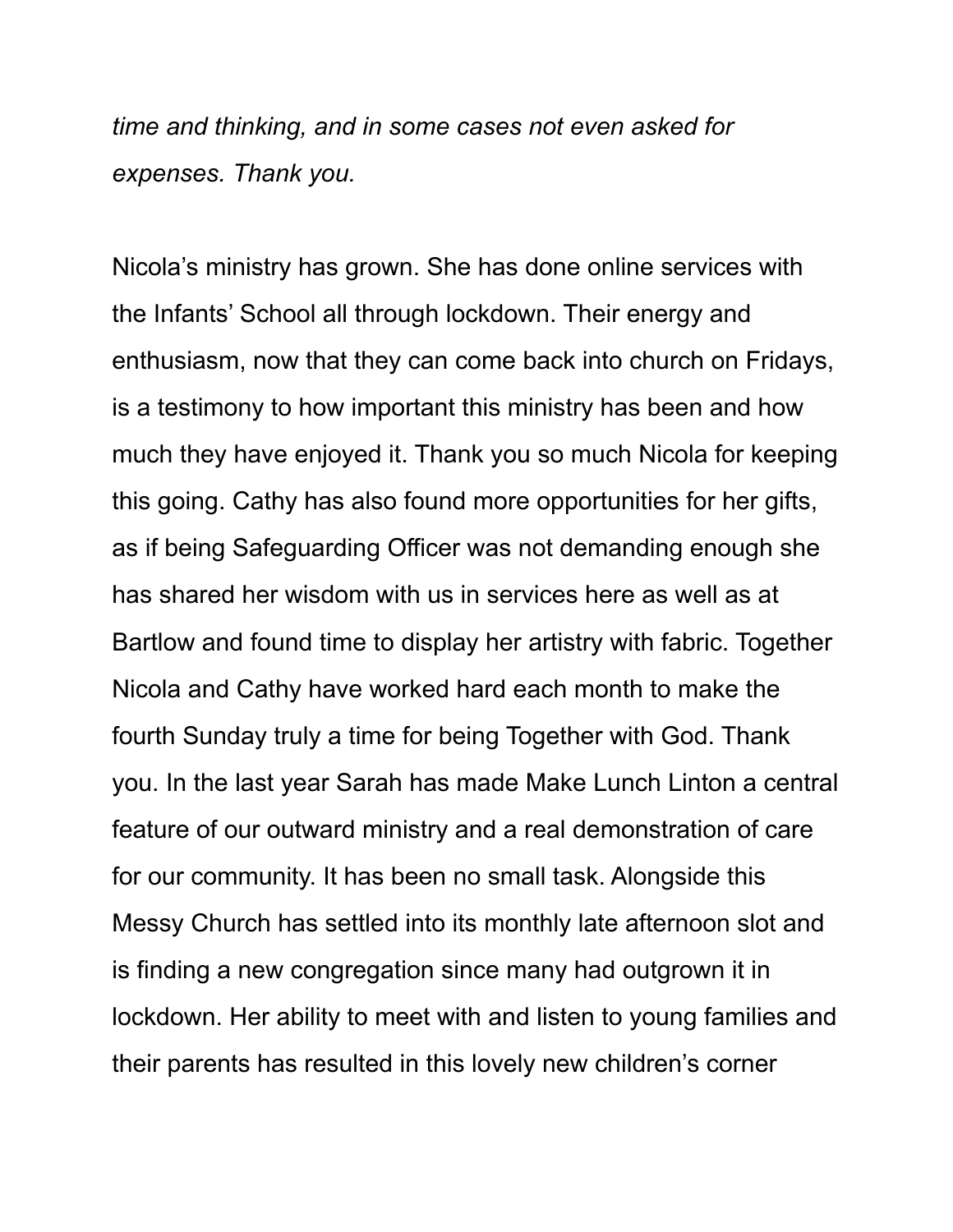which you can often find being used by parents and children at any time in the week. Sarah does not do this alone. Gill's Baptism ministry is often an important forerunner for children and families. Seeds planted in baptism preparation have the opportunity for nurture in Messy Church and the Infants School service. Thank you to all of you for this connected ministry and thank you to all those who volunteer alongside you to work with our children, families and young people.

*Thank you to Sue whose ministry has grown. Her Friday meetings at Nichols court have been much affected by Covid but there is no doubting how much they are appreciated when they can take place. Sue's ALM for Pastoral ministry equips and endorses this caring ministry.*

*Space for the Spirit has become a vital part of our worship. Thank you to Molly and her team, Helene, Gill and Colleen for your gentle spirituality which draws us on and encourages us.*

*As we edge cautiously out of lockdown restrictions we have seen the return of roles such as Deacons and Sidepersons. Thank you*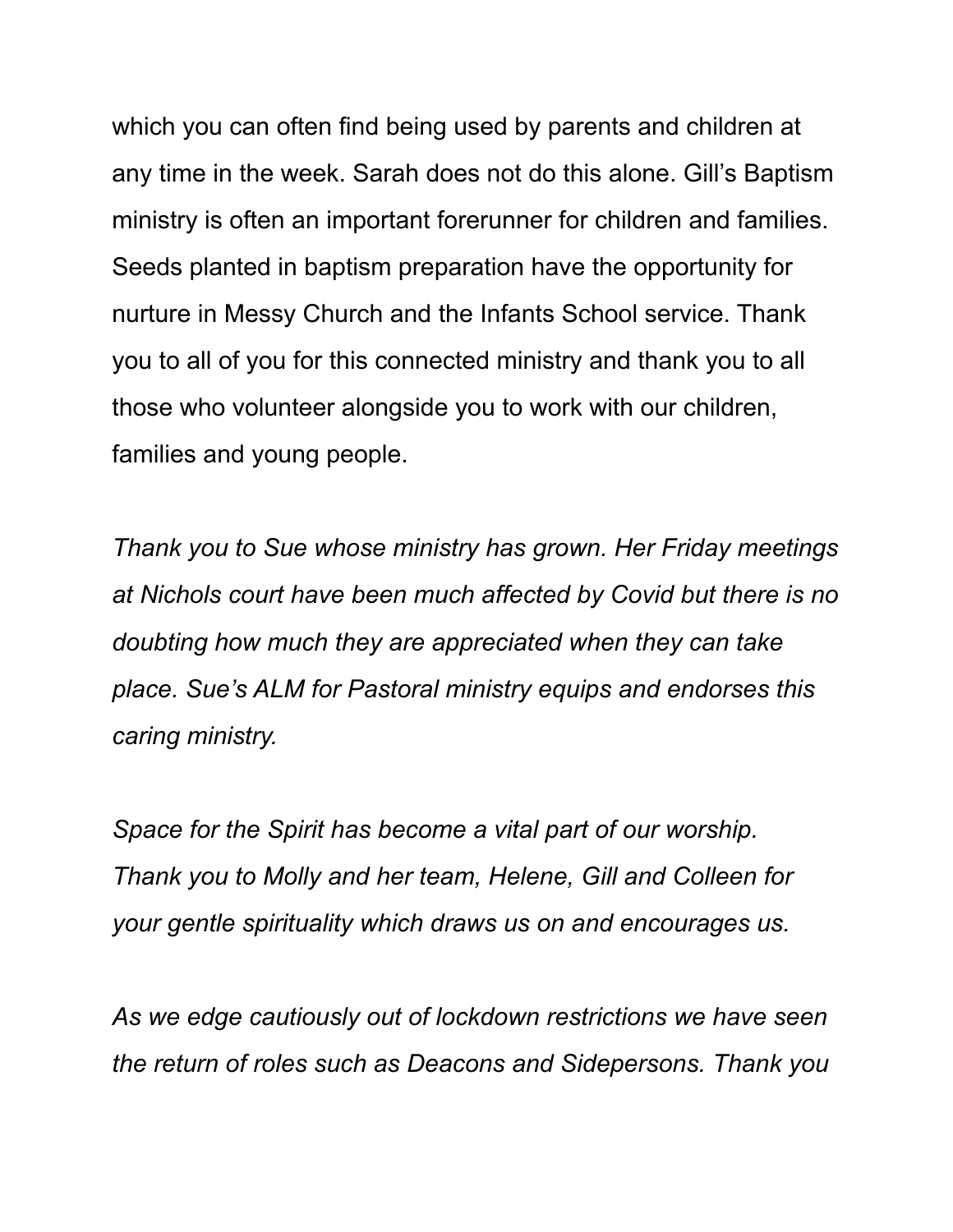*for being so willing to return to these roles after so long an absence.*

Behind all this is our Rector's administrator. Thank you Anne for all that you do as Rector's Administrator. For the meticulous care in preparing the Powerpoints and paper service copies and weekly pewsheets. For being a point of contact with those seeking services for major life events. For having kept the website and a Church Near You up to date. Our worship and our community are enhanced by what you do each week. Assisting her are Patricia and Kate who deliver the paper services and pewsheets to folk in the village. Thank you both.

Alongside each of these stand partners and families who have so willingly shared their husbands, wives, fathers, and mothers with us. We know that this has not always been easy to do and we are grateful to you for your willingness to do so.

Then there are the army of volunteers who keep this place going and looking so beautiful. Thank you.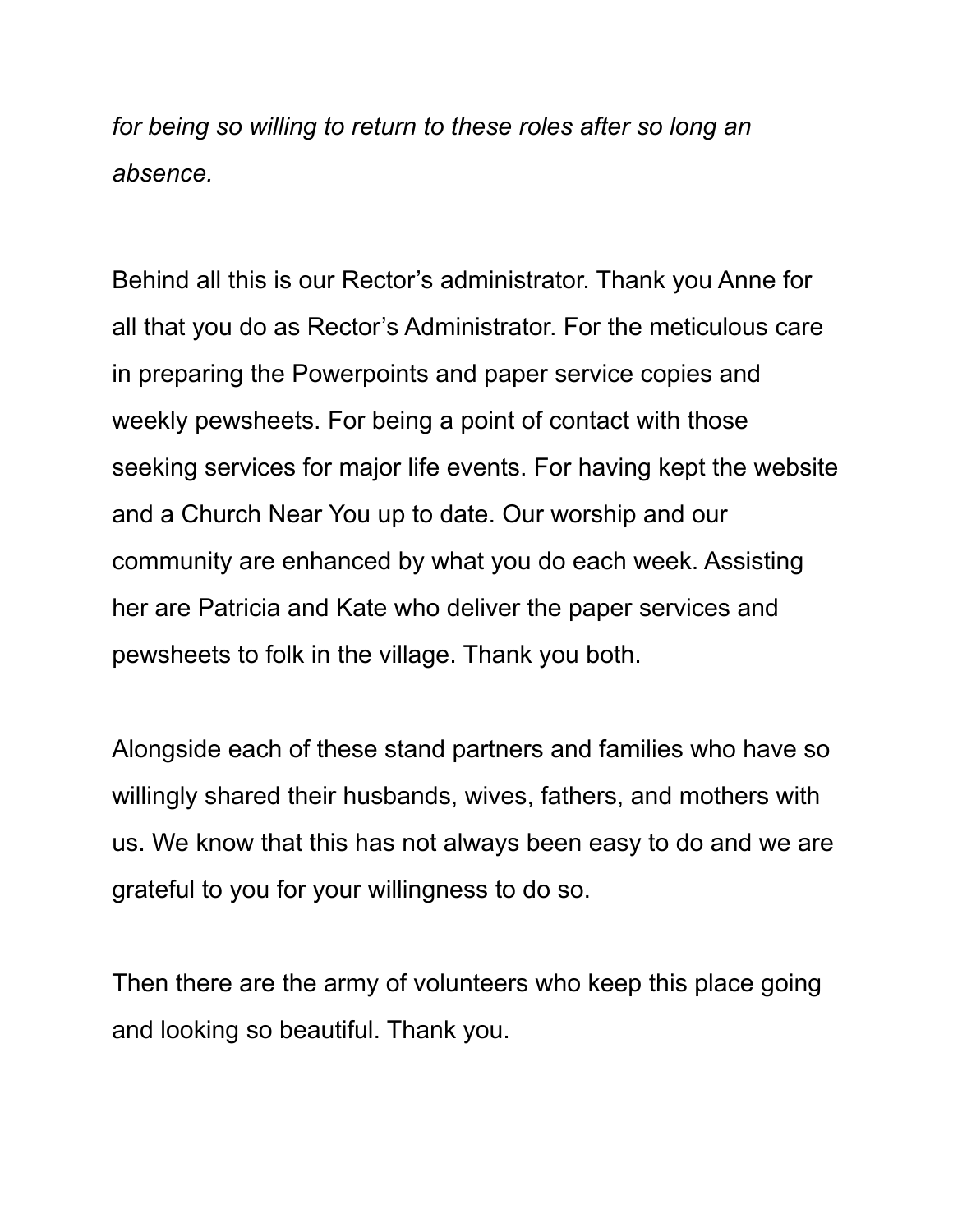Thank you to the Monday Gang who keep the churchyard so beautifully. Thanks to the cleaners, who hoover and dust weekly. To the brass polishers, especially those who have joined the rota recently.

*Thank you to the flower arrangers, to Lian in particular who has organised this for many years and has now stepped back from this role. Each week we have been treated to such a wonderful display.*

*Thank you to the bellringers who ring for high days and holidays. Whose hard work on a Sunday morning announces our presence in the village and calls people to worship.*

*Thank you to the choir and music group who lead us in singing at services, and to David our director of music.*

*Thank you to those who read bible passages or lead intercessions, who act as sidespeople and run the powerpoints in our services. Thank you to John who does so much to keep the technical side of things going.*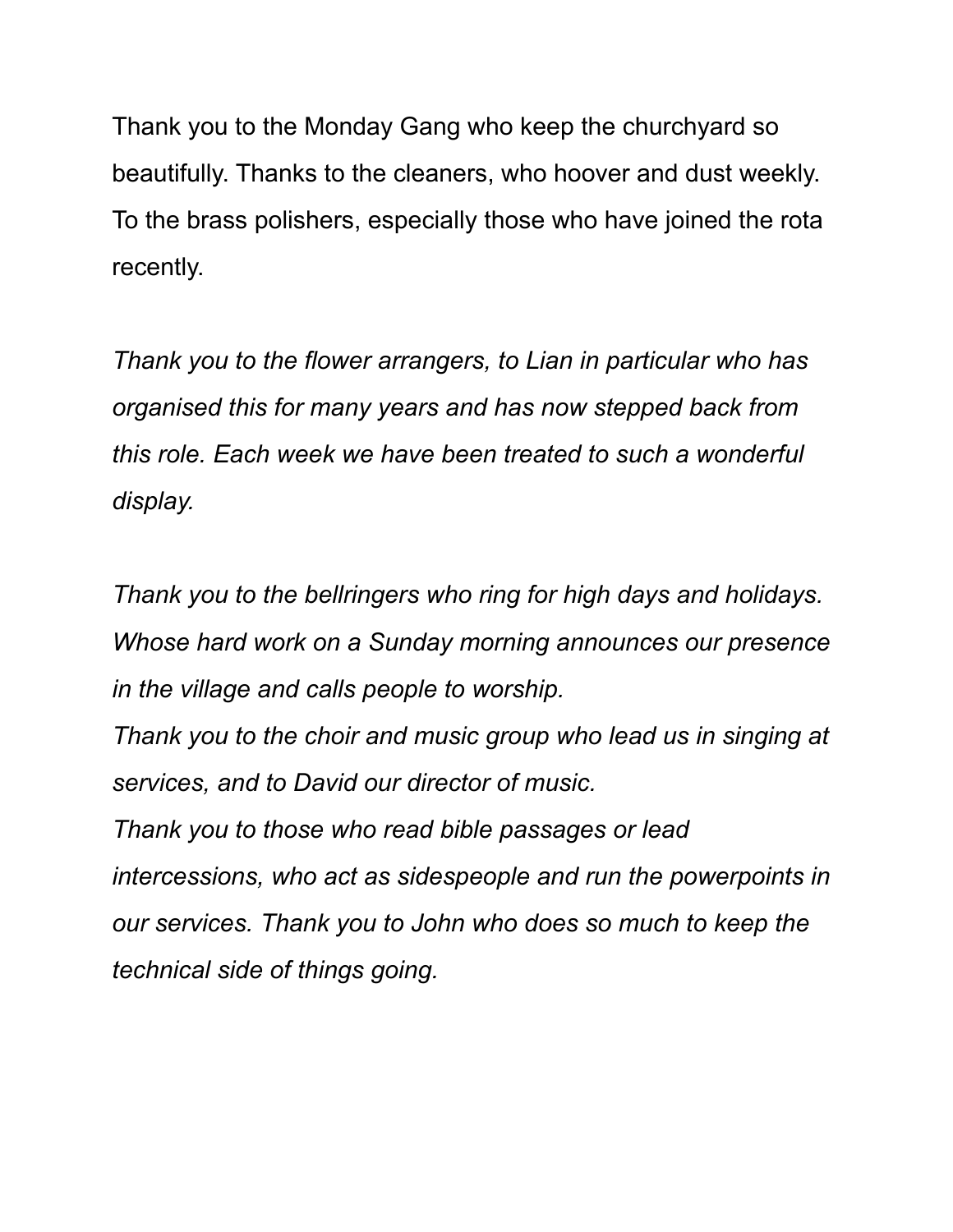*Thanks to Nanette our verger, Jacqui who so ably assists her and to Linda for all that they have done to prepare services. A huge thank you to Charlotte for being my fellow churchwarden this year. It is a daunting enough task to take on in normal times but especially during a vacancy. That she did take it on speaks volumes for her. Her can do attitude has enabled us to keep up with Michael and all he has planned. She has been a joy to work with.*

Thanks to Hilary too for looking after the Pavilion and its bookings.

Thank you to those on the coffee rota and to the events committee who keep us socialising, raise substantial funds with coffee mornings and events which also provide a way to draw others into the church.

And thank you to David, who has been doing this all longer than I have, and for always being there if I have a question to ask.

*Thank you to the PCC and its committee members who do so much for this church to keep it running, heated, lit and*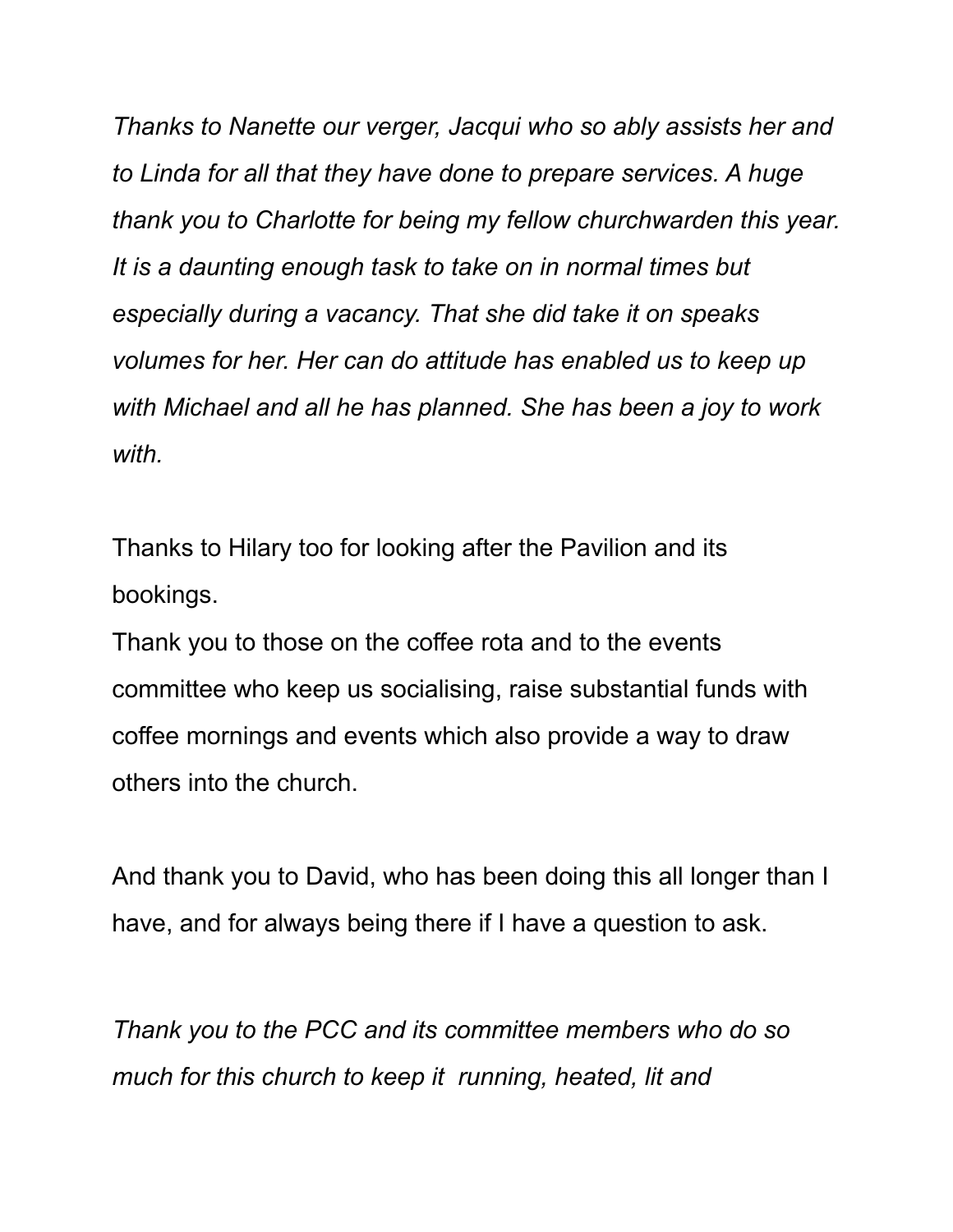*weatherproof. Special thanks need to go to David who has been our lay-chair this year and chaired half the meetings, to Sue M as PCC secretary whose care and attention to detail in all the minutes she takes is amazing and to Sue E who has kept a watchful eye on our finances ably supported by the members of the finance committee. Thank you to Richard and Andrew who head up the Fabric Committee and lead working parties when needed. Thanks to the Mothers' Union. Thank you to the Friends who are so generous in providing funds and underwriting projects so that we can look after this wonderful building.*

Inevitably with a list like this someone feels left out. I hope that is not the case but in another way it is not surprising since we have all had a part to play in the last year. David and I could not have felt more supported in this. Looking back gives us the confidence to go forward. As we cautiously return to more normal service arrangements, we are going to need more people to volunteer as Sidespeople, to volunteer to run the slideshow, to read and lead us in prayer or take part in healing prayer, to bring the elements to the front as part of the offertory, to offer the chalice, to serve or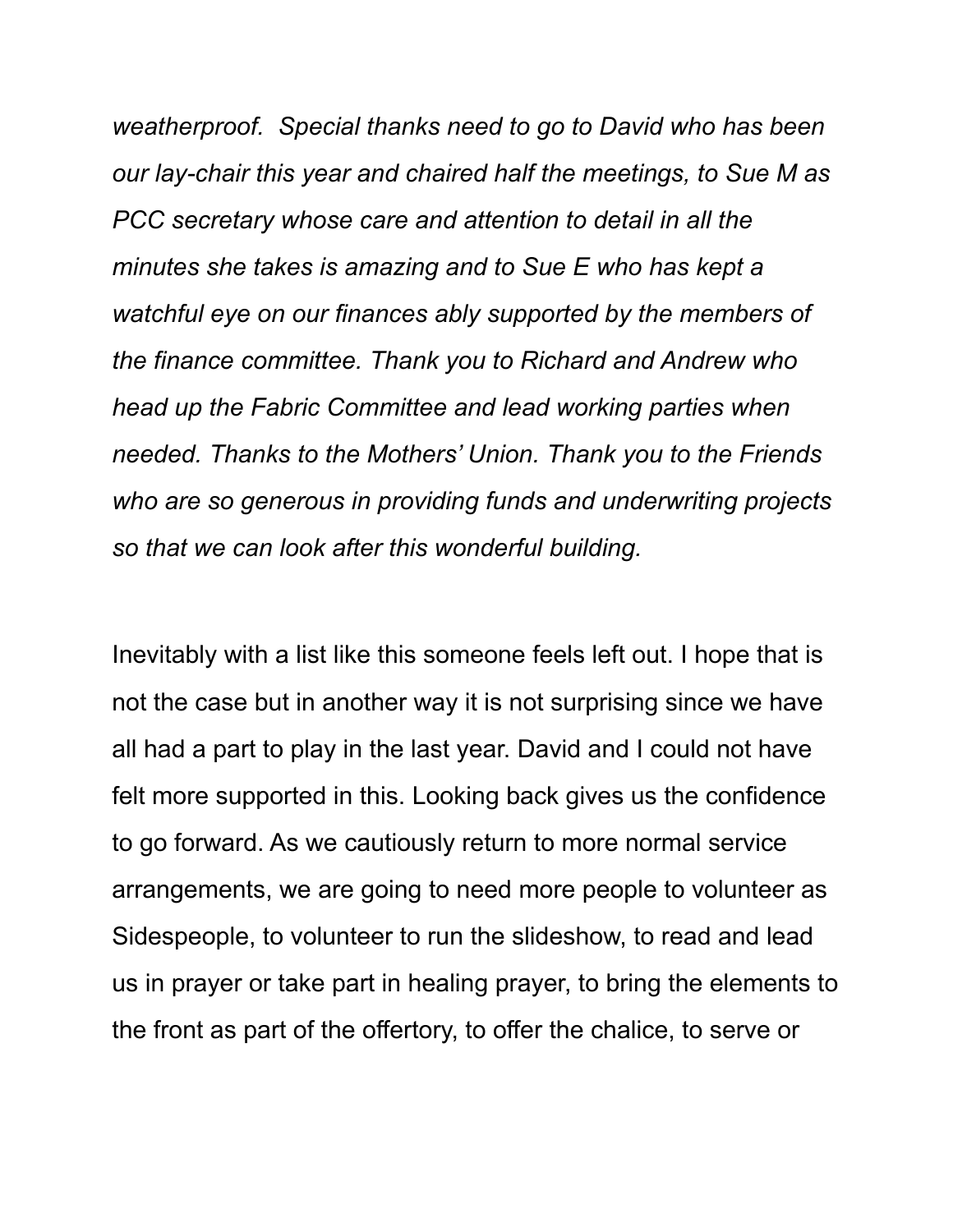even be a deacon. If you are interested in being a part of our worship please let us know at the end of the meeting.

*But there is one above all who should be thanked for keeping us safe and steadfast in the last year. The God of our beginnings, our endings and all the places in between. Our God has manifestly been at work in us this year. to be his Church, his people in this place. If our God had not gone before us, prepared us and called us after, then we would not have dared some of the things we have done and we would not have got to this point in such good heart.*

We have said a lot of thank yous today. Paul's letters are often filled with thank yous at the beginning which become fuel for his prayers. So in that spirit of gratitude for one another and for all that God has done so far, let's pray together for one another and the year ahead .

*May the God of our Master, Jesus Christ, the God of glory—make us intelligent and discerning in knowing him personally. May our*